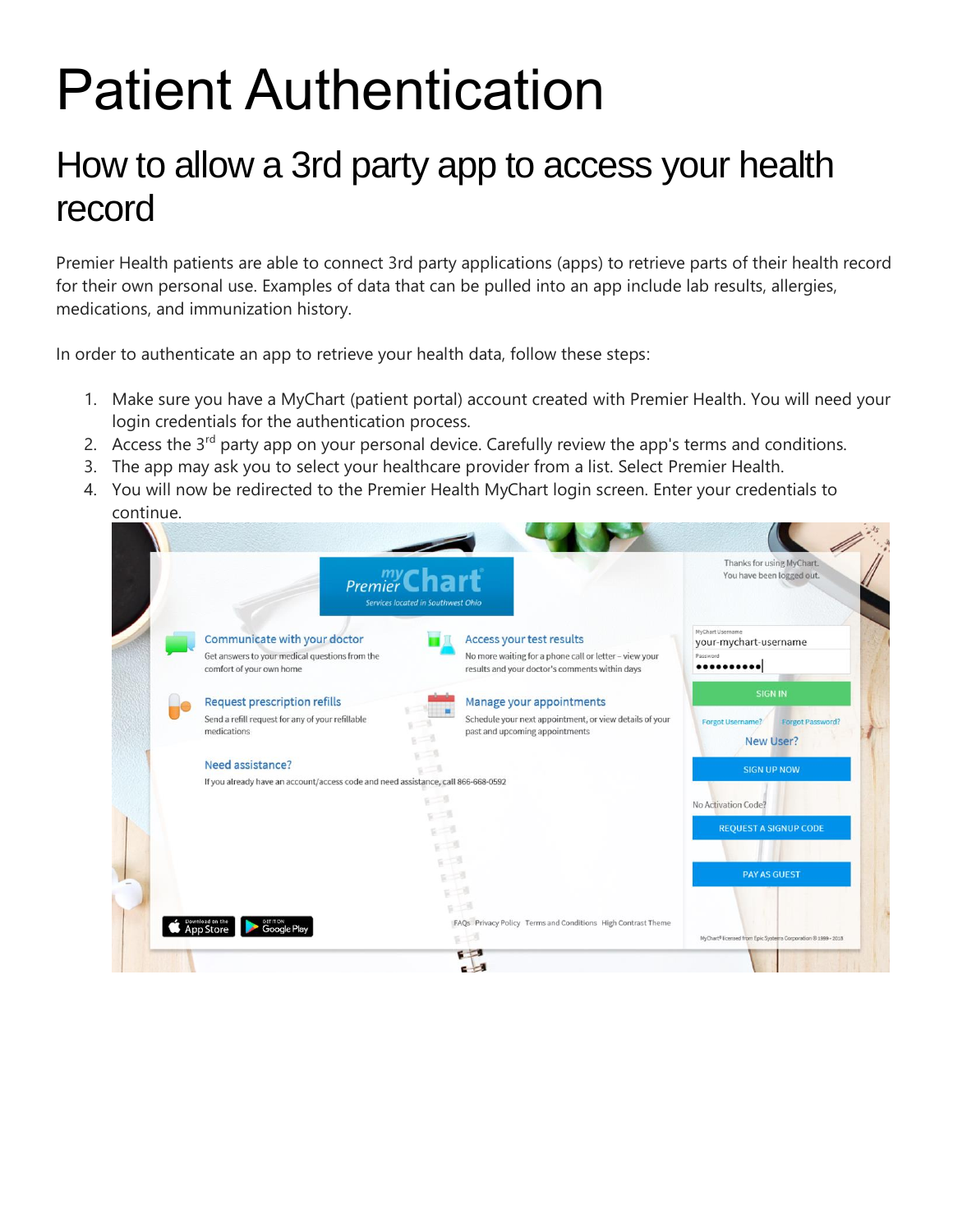5. If you have proxy access for another person, this screen will appear, and you will need to select to which account you are linking the app.



## **Allow Access to Your Account**

<application name> wants you to share your health data with them by linking your MyChart account. Note that this app might have been created by a developer who is not affiliated with your healthcare organization.

Which patient do you want <application name> to be able to link to?

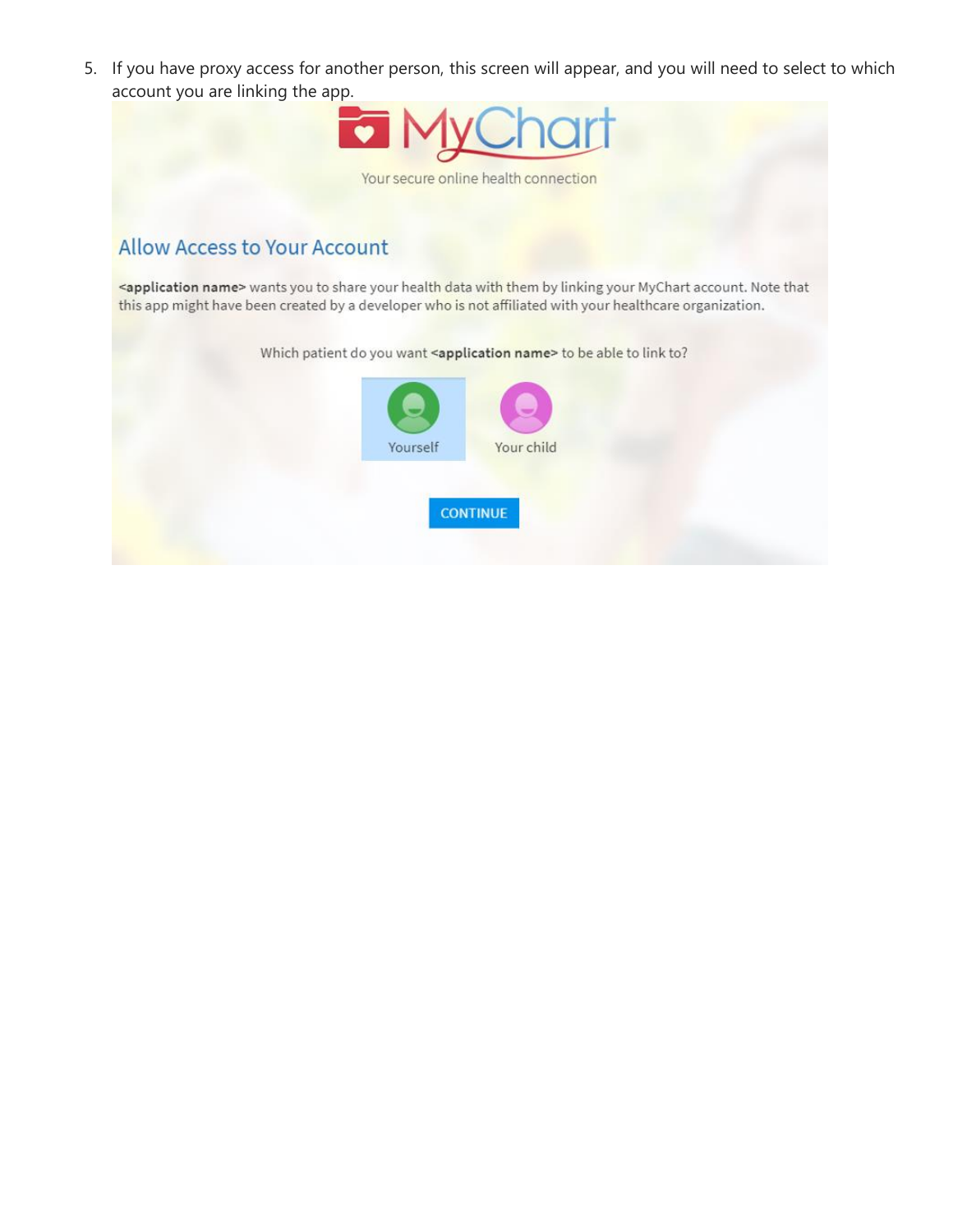6. You may see a page with details about the application. These details come from a questionnaire that the app developer fills out and attests to, such as how the app is funded, whether it distributes your data to other parties, and whether you're able to delete or see records of the data the app collects. Review this information carefully and determine whether you would like the app to have access to your health information. If you would like to allow the app to access your data, check the "I have read the statements above" box, and then click "Allow Access".

Example of an app that has filled out a questionnaire with useful information:

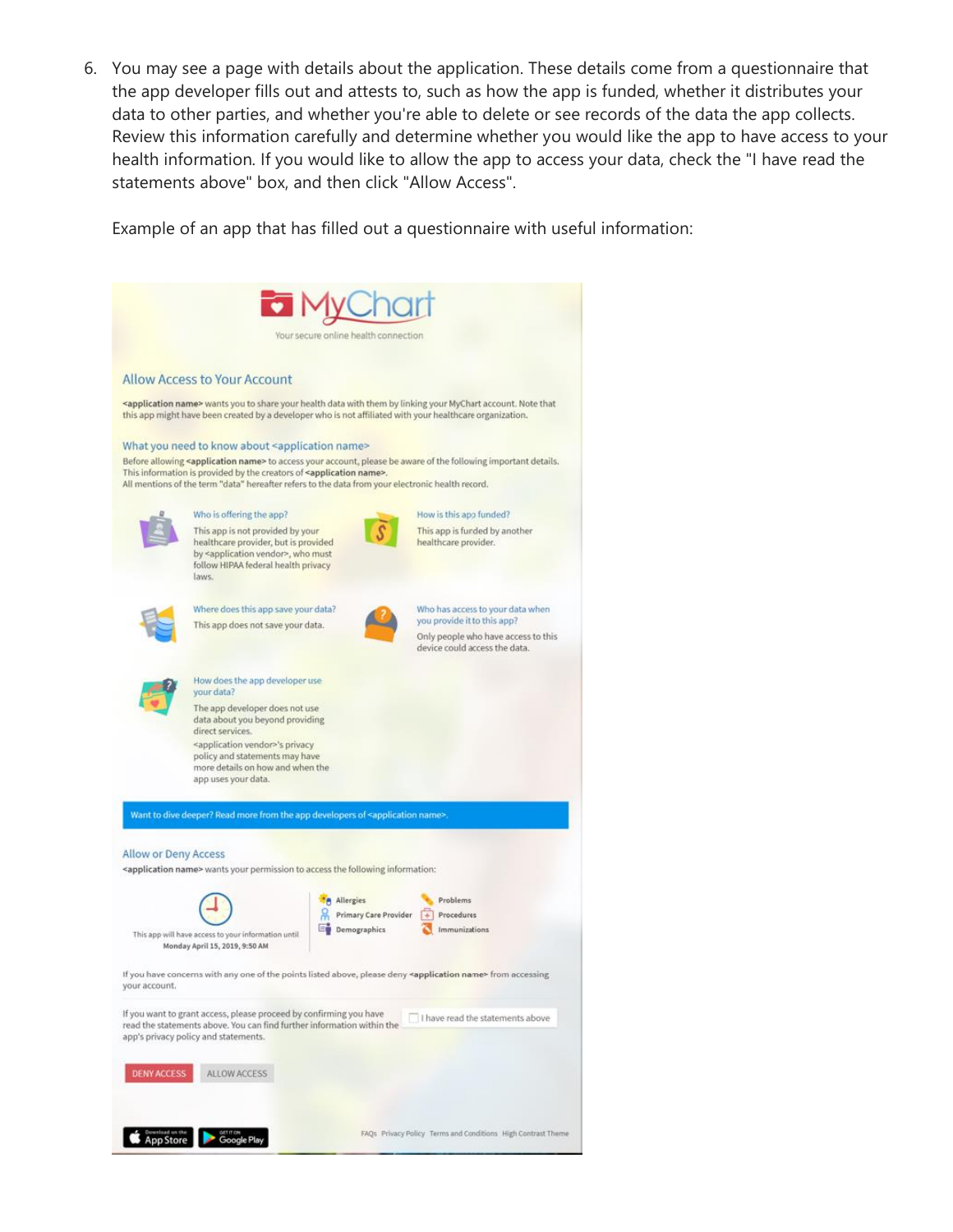Example of an app that has neglected to fill out the questionnaire: